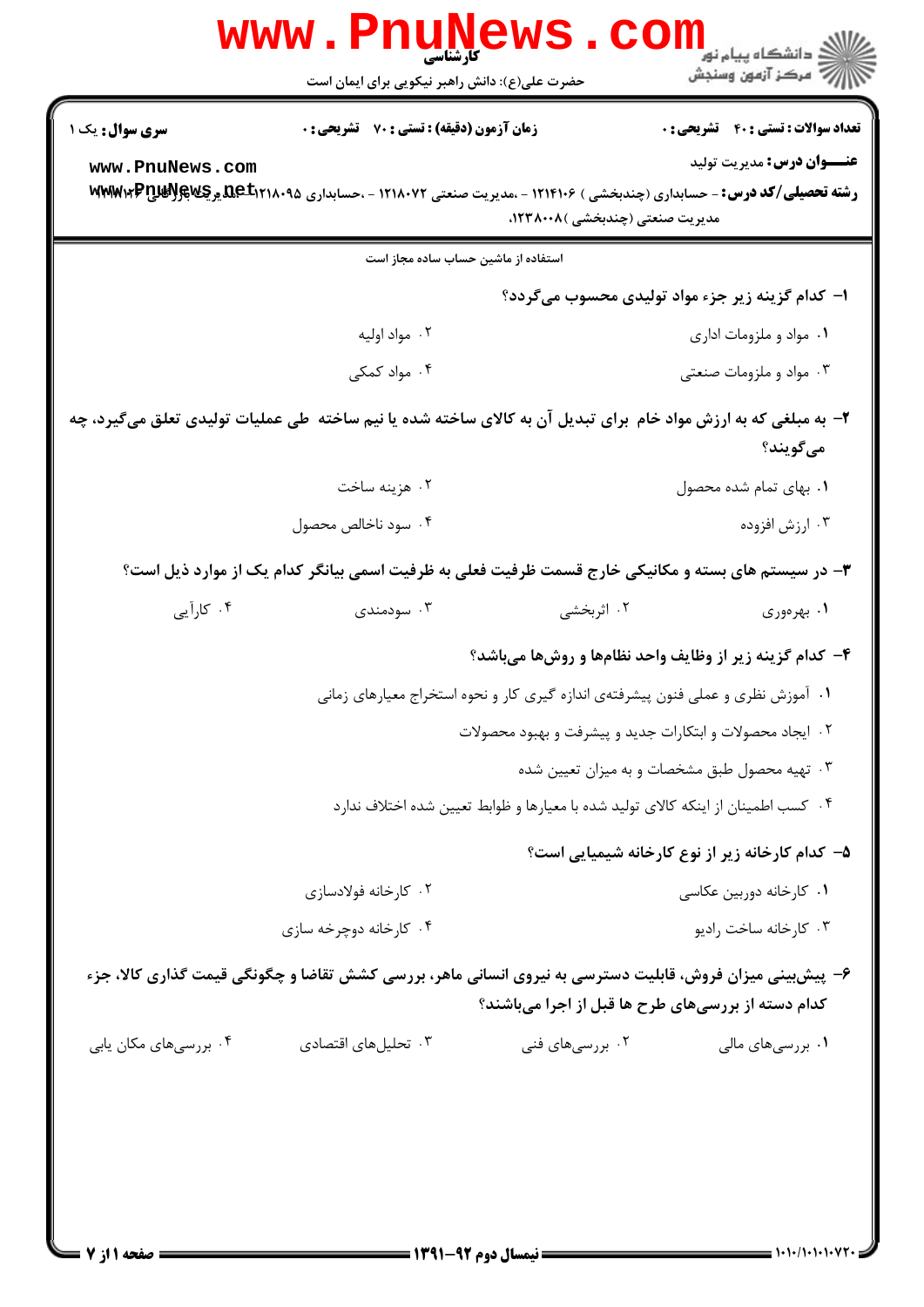|                        | www.PnuN                                             | ڪ دانشڪاه پيا <sub>م</sub> نور<br><mark>√</mark> مرڪز آزمون وسنڊش                                                                                                                                                                                                                                                                                                            |
|------------------------|------------------------------------------------------|------------------------------------------------------------------------------------------------------------------------------------------------------------------------------------------------------------------------------------------------------------------------------------------------------------------------------------------------------------------------------|
|                        | حضرت علی(ع): دانش راهبر نیکویی برای ایمان است        |                                                                                                                                                                                                                                                                                                                                                                              |
| <b>سری سوال : ۱ یک</b> | زمان آزمون (دقیقه) : تستی : 70 گشریحی : 0            | <b>تعداد سوالات : تستی : 40 ٪ تشریحی : 0</b>                                                                                                                                                                                                                                                                                                                                 |
| www.PnuNews.com        |                                                      | <b>عنـــوان درس:</b> مدیریت تولید<br><b>رشته تحصیلی/کد درس:</b> حسابداری (چندبخشی ) ۱۲۱۴۱۰۶ - ،مدیریت صنعتی ۱۲۱۸۰۷۲ - ،حسابداری ۱۲۱۸۰۹۵ <b>-ABL و WWMARRUME</b> y<br>،مدیریت صنعتی (چندبخشی )۱۲۳۸۰۰۸                                                                                                                                                                         |
|                        |                                                      | ۷– کدام دسته از هزینههای زیر از جمله مهمترین هزینههای سرمایهای طرح است که باید مطالعه شود؟                                                                                                                                                                                                                                                                                   |
|                        |                                                      | ۰۱ هزینه های قبل از بهرهبرداری، هزینه های حمل و نقل، هزینههای مواد اولیه                                                                                                                                                                                                                                                                                                     |
|                        |                                                      | ۰۲ هزینه های مواد اولیه، دانش فنی، سوخت و کالاهای مصرفی                                                                                                                                                                                                                                                                                                                      |
|                        |                                                      | ۰۳ هزینه های حمل و نقل، فاضلاب صنعتی و انسانی، مواد اولیه                                                                                                                                                                                                                                                                                                                    |
|                        |                                                      | ۰۴ هزینه های قبل از بهره برداری، دانش فنی، فاضلاب صنعتی و انسانی                                                                                                                                                                                                                                                                                                             |
|                        |                                                      | ۸− اگر دو محل فرضی «الف» و «ب» برای احداث کارخانه وجود داشته باشد و جمع هزینههای سرمایه ای دو محل «الف» و<br>«ب» به ترتیب برابر ۵۵۷۵۰۰۰۰ و ۵۵۳۵۰۰۰۰ تومان باشد و نیز جمع هزینههای بهره برداری دو محل «الف» و «ب» به ترتیب<br>برابر ۳۸۵۰۰۰۰۰ و ۳۸۹۰۰۰۰۰ تومان باشد، با فرض اینکه مقدار تولید و فروش محصول در هر دو محل یکسان است،کدام<br>محل برای احداث کارخانه مناسب تر است؟ |
|                        | ۰۲ ب                                                 | ۰۱ الف                                                                                                                                                                                                                                                                                                                                                                       |
|                        | ۰۴ برای پاسخگویی نیاز به نرخ بازگشت سرمایه وجود دارد | ۰۳ هر دو محل شرایط یکسان دارند                                                                                                                                                                                                                                                                                                                                               |
|                        |                                                      | ۹- فرآیند ساخت در کارخانه ذوب آهن به چه صورت است؟                                                                                                                                                                                                                                                                                                                            |
|                        | ۰۲ فرآیند تحلیلی                                     | ۰۱ فرآیند ترکیبی                                                                                                                                                                                                                                                                                                                                                             |
|                        | ۰۴ فرآیند تنظیمی                                     | ۰۳ تلفیقی از عملیات ترکیبی و تحلیلی                                                                                                                                                                                                                                                                                                                                          |
|                        |                                                      | ۱۰- هنگامی که محصول طرح و شکل ثابت دارد و ممکن است فقط تغییرات بسیار جزئی در آن به وجود آید و در حجم زیاد<br>تولید میشود، کدام شیوه استقرار ماشین آلات مناسب تر است؟                                                                                                                                                                                                         |
|                        | ۰۲ تولید بر مبنای مراحل و نوع عملیات                 | ۰۱ تولید خطی                                                                                                                                                                                                                                                                                                                                                                 |
|                        | ۰۴ استقرار ترکیبی                                    | ۰۳ استقرار محل ثابت                                                                                                                                                                                                                                                                                                                                                          |
|                        |                                                      | اا− کدام مورد زیر از معایب استفاده از استقرار ماشین آلات بر مبنای فر آیند عملیات است؟                                                                                                                                                                                                                                                                                        |
|                        | ۰۲ حمل و نقل مواد پر هزینه است.                      | ۰۱ نیاز به سرمایه اولیه زیادی دارد.                                                                                                                                                                                                                                                                                                                                          |
|                        | ۰۴ نیاز به عمل بازرسی مکرر وجود ندارد.               | ٠٣ سطح نارضايتي كاركران بالاست.                                                                                                                                                                                                                                                                                                                                              |
|                        |                                                      | ۱۲ - علامت $\bigcup$ در نمودار فر آیند عملیات، می تواند نشان دهنده کدام یک از موارد زیر باشد؟                                                                                                                                                                                                                                                                                |
|                        | ۰۲ بایگان <sub>ی</sub> موقت                          | ۰۱ اشتقاق و چندگانگی عملیات                                                                                                                                                                                                                                                                                                                                                  |
|                        | ۰۴ بازرسی حین کار                                    | ۰۳ تفتيش و نظارت                                                                                                                                                                                                                                                                                                                                                             |
|                        |                                                      |                                                                                                                                                                                                                                                                                                                                                                              |

 $= 1 - 1 - 1 - 1 - 1 - 1$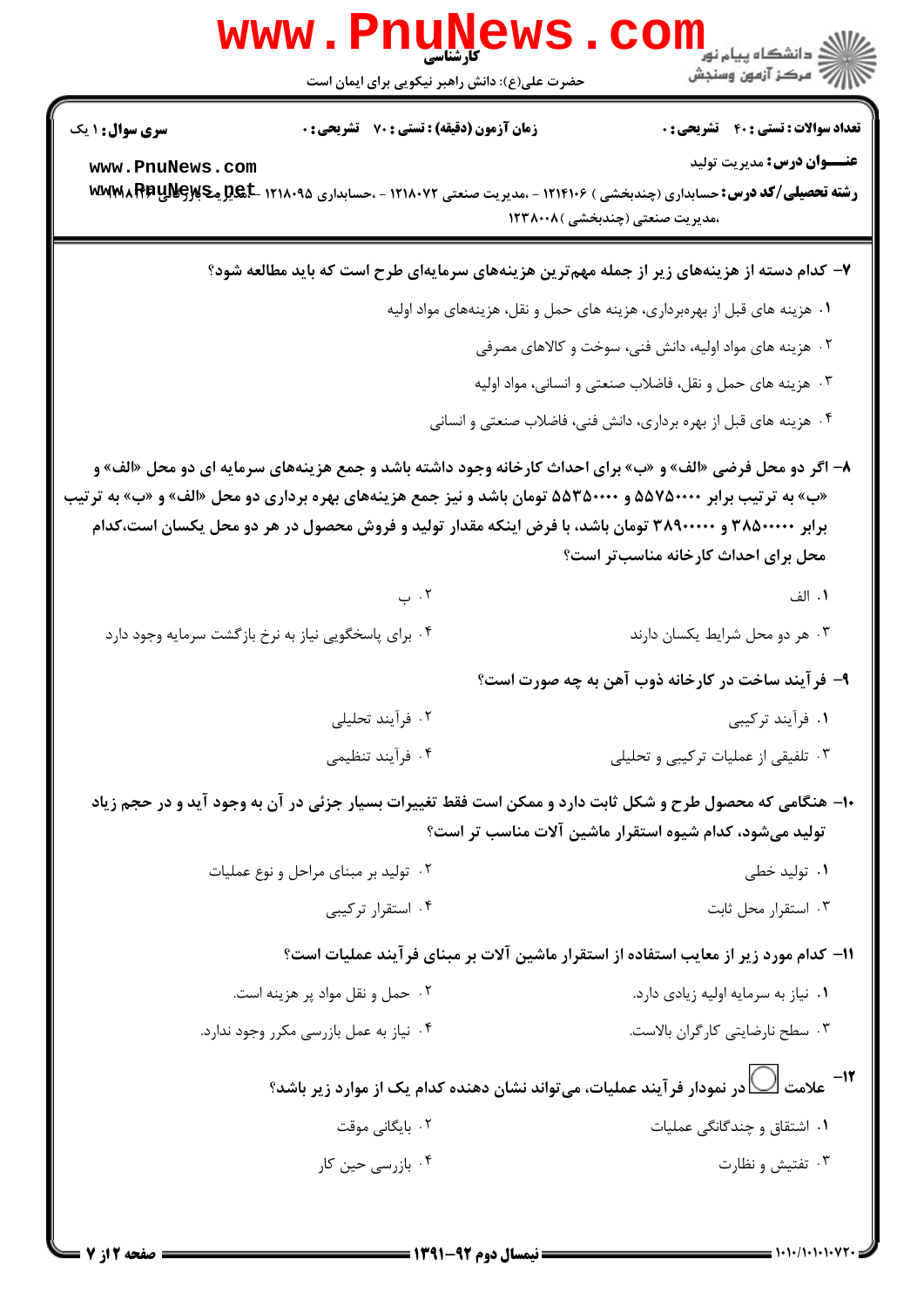|                                                                     | <mark>ڪ دانشڪاه پيام نور</mark><br>رآب آمرڪز آزمون وسنڊش<br>حضرت علی(ع): دانش راهبر نیکویی برای ایمان است                                                                                             |
|---------------------------------------------------------------------|-------------------------------------------------------------------------------------------------------------------------------------------------------------------------------------------------------|
| زمان آزمون (دقیقه) : تستی : 70 گشریحی : 0<br><b>سری سوال :</b> ۱ یک | <b>تعداد سوالات : تستي : 40 - تشريحي : 0</b>                                                                                                                                                          |
| www.PnuNews.com                                                     | <b>عنـــوان درس:</b> مديريت توليد<br><b>رشته تحصیلی/کد درس:</b> حسابداری (چندبخشی ) ۱۲۱۴۱۰۶ - ،مدیریت صنعتی ۱۲۱۸۰۷۲ - ،حسابداری ۱۲۱۸۰۹۵ ـ <b>BEX و WWMA RRUNG</b><br>،مدیریت صنعتی (چندبخشی )۱۲۳۸۰۰۸  |
|                                                                     | ۱۳- در کدام مفهوم، ظرفیت هر واحد تولیدی باید با توجه به ظرفیت سایر واحدهای تولیدی و در مجموع هماهنگ با ظرفیت<br>كلى كارخانه تعيين گردد؟                                                               |
| ۰۲ اصل موازنه                                                       | ۰۱ نحوه استقرار واحدهای تولیدی و ماشین آلات                                                                                                                                                           |
| ۰۴ اصل تطابق                                                        | ۰۳ اصل گسترش و توسعه آتی                                                                                                                                                                              |
|                                                                     | ۱۴– در دیدگاه فنی مربوط به تعمیرات و نگهداری، اگر تقریباً تمامی قطعات ماشین پیاده گردد و پس از بازرسی قطعات فرسوده<br>با قطعات نو جایگزین گردد و مجددا سوار و بسته شود، کدام گزینه زیر انجام شده است؟ |
| ۰۲ تعويض                                                            | ۰۱ تعمیر                                                                                                                                                                                              |
| ۰۴ تجدید و جایگزینی تجهیزات                                         | ۰۳ تجدید و نوسازی                                                                                                                                                                                     |
|                                                                     | ۱۵− منظور از تعمیرات و نگهداری از نظر مدیریت چیست؟                                                                                                                                                    |
|                                                                     | ٠١ قابليت اعتماد وسايل و ماشين آلات افزايش يابد.                                                                                                                                                      |
|                                                                     | ۰۲ ماشین آلات و وسایل بلافاصله و در اسرع وقت پس از خرابی تعمیر گردند.                                                                                                                                 |
|                                                                     | ۰۳ قدرت تولید ماشین ها افزایش یابد.                                                                                                                                                                   |
|                                                                     | ۴. تعميرات بايد فقط جنبه پيشگيرانه داشته باشد.                                                                                                                                                        |
|                                                                     | ۱۶– کدام نمودار توازن زمان کار و بیکاری انسان و ماشین را نمایش میدهد؟                                                                                                                                 |
| ۰۲ نمودار حرکات دست چپ و راست                                       | ۰۱ نمودار جریان کار                                                                                                                                                                                   |
| ۰۴ نمودار فرآيند عمليات                                             | ۰۳ نمودار انسان وماشين                                                                                                                                                                                |
|                                                                     | ۱۷– اینکه باید مواد، اجزای کالا، ابزار مختلف کار در نزدیک و در دسترس اجرا کننده کار باشد، جزء کدام یک از اصول صرفه<br>جویی در حرکات است؟                                                              |
| ۰۲ بهبود محل کار                                                    | ۰۱ استفاده از کمترین حرکات                                                                                                                                                                            |
| ۰۴ بهبود فضای کار                                                   | ۰۳ بهبود وضعيت فيزيكي محيط كار                                                                                                                                                                        |
|                                                                     | ۱۸– در زمان سنجی کدام عامل زیر از عوامل تراز کننده میباشد؟                                                                                                                                            |
| ۰۴ غیبت کارگر<br>۰۳ ساعت کرنومتر                                    | ۰۱ رفع خستگی<br>۰۲ سرعت سنجي                                                                                                                                                                          |
|                                                                     |                                                                                                                                                                                                       |

 $= 1.1 - (1.1 - 1.1)$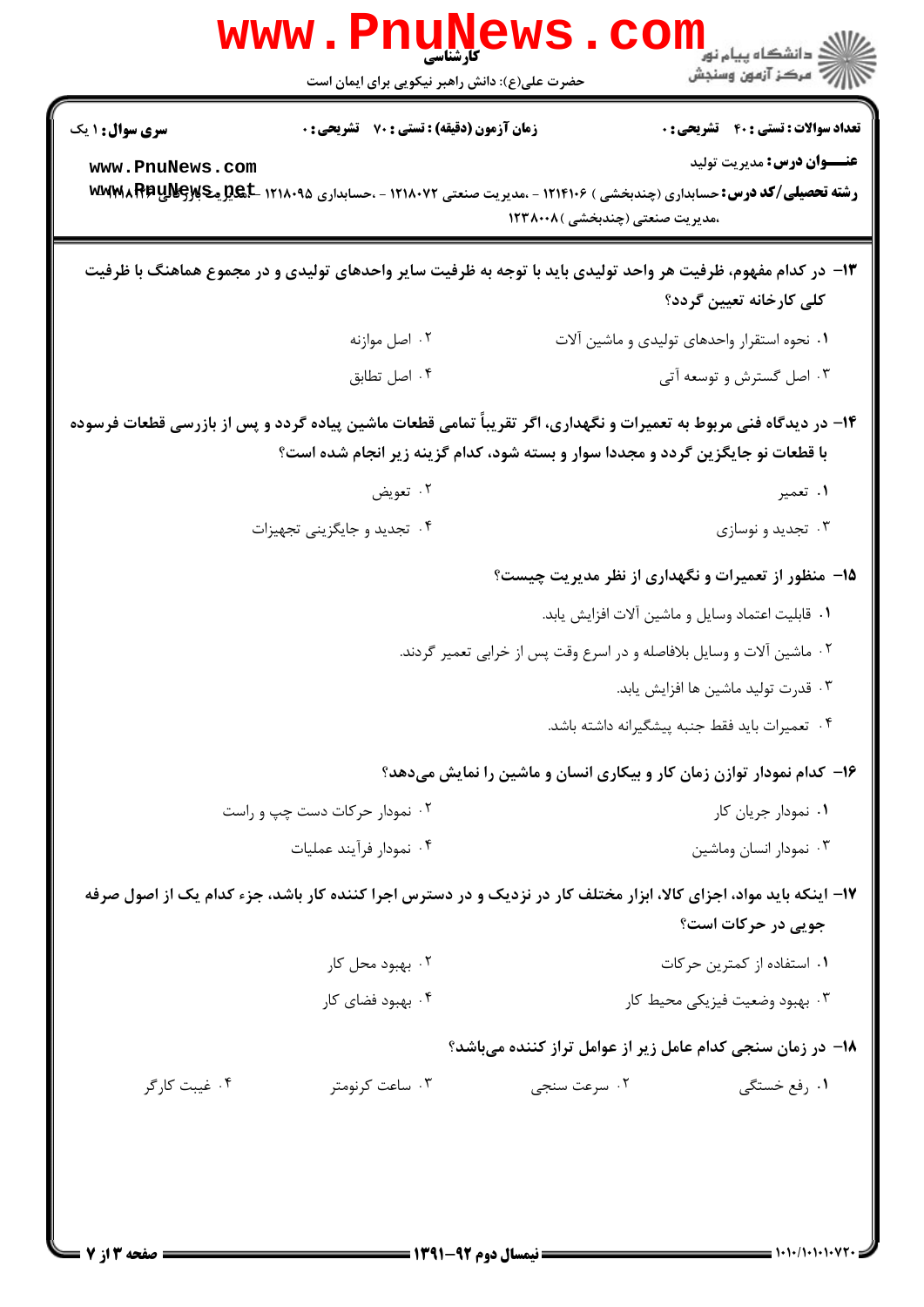|                                                                                                                                                                                                                                               | کارشناسی<br>حضرت علی(ع): دانش راهبر نیکویی برای ایمان است                                                                                                                                                                       |                                 | ر دانشڪاه پيام نور ■<br>// مرڪز آزمون وسنڊش                                 |  |
|-----------------------------------------------------------------------------------------------------------------------------------------------------------------------------------------------------------------------------------------------|---------------------------------------------------------------------------------------------------------------------------------------------------------------------------------------------------------------------------------|---------------------------------|-----------------------------------------------------------------------------|--|
| <b>سری سوال : ۱ یک</b>                                                                                                                                                                                                                        | <b>زمان آزمون (دقیقه) : تستی : 70 ٪ تشریحی : 0</b>                                                                                                                                                                              |                                 | <b>تعداد سوالات : تستی : 40 - تشریحی : 0</b>                                |  |
| www.PnuNews.com                                                                                                                                                                                                                               | <b>رشته تحصیلی/کد درس:</b> حسابداری (چندبخشی ) ۱۲۱۴۱۰۶ - ،مدیریت صنعتی ۱۲۱۸۰۷۲ - ،حسابداری ۱۲۱۸۰۹۵ ـ <b>BEX و WWMARRUNG</b> Gy                                                                                                  | ،مدیریت صنعتی (چندبخشی )۱۲۳۸۰۰۸ | <b>عنـــوان درس:</b> مديريت توليد                                           |  |
| ۱۹– اضافه زمان مجاز برای انجام کاری ۱۰ درصد است و کارایی کارگری که مورد زمان سنجی قرار گرفته است ۸۵ درصد<br>میباشد. اگر زمان اندازهگیری شده برای انجام این کار توسط کاگر مورد نظر ۳ دقیقه باشد،  متوسط زمان اجرای کار چند<br>دقيقه خواهد بود؟ |                                                                                                                                                                                                                                 |                                 |                                                                             |  |
| $\Upsilon/\Upsilon$ . $\Upsilon$                                                                                                                                                                                                              | $Y/\lambda \Delta$ .                                                                                                                                                                                                            | $Y/\lambda \cdot \Delta$ .      | $\mathbf{r}$ . 1                                                            |  |
|                                                                                                                                                                                                                                               |                                                                                                                                                                                                                                 |                                 | <b>۰۲-</b> واحد زمانی مورد استفاده در روش اندازهگیری زمان ـ روش (MTM) چیست؟ |  |
| ۰۴ صدم ثانیه                                                                                                                                                                                                                                  | TMU .r                                                                                                                                                                                                                          | ۲. ثانیه                        | ۰۱ دقیقه                                                                    |  |
|                                                                                                                                                                                                                                               | <b>۲۱</b> – کدام گونه از کالاهای زیر وسایلی است که به هنگام تعمیرات ماشینها و تجهیزات مورد استفاده قرار میگیرد؟                                                                                                                 |                                 |                                                                             |  |
|                                                                                                                                                                                                                                               | ۰۲ کالاهای در جریان ساخت                                                                                                                                                                                                        |                                 | ۰۱ مواد مصرفی و ملزومات مورد نیاز                                           |  |
|                                                                                                                                                                                                                                               | ۰۴ اجزا و قطعات                                                                                                                                                                                                                 |                                 | ۰۳ قطعات و لوازم يدكي                                                       |  |
|                                                                                                                                                                                                                                               | <b>۲۲</b> - در بحث هزینه های مربوط به موجودی  با افزایش Q کدام یک از هزینه ها افزایش مییابد؟                                                                                                                                    |                                 |                                                                             |  |
| ۰۴ هزینه های کسری                                                                                                                                                                                                                             | ۰۳ هزینه های خرید                                                                                                                                                                                                               | ۰۲ هزینه های سفارش              | ۰۱ هزینه های نگهداری                                                        |  |
|                                                                                                                                                                                                                                               | ۲۳– اگر نیازمندی سالانه به کالایی ۸۰۰۰ واحد باشد و هزینه هر بار سفارش برابر ۱۰۰۰۰ تومان و هزینه نگهداری هر واحد کالا در<br>سال برابر ۱۰۰۰ تومان باشد، فواصل زمانی تهیه کالا چند روز خواهد شد؟( یک سال را ۳۶۰ روز در نظر بگیرید) |                                 |                                                                             |  |
| 9.9                                                                                                                                                                                                                                           | $\Delta$ . ٣                                                                                                                                                                                                                    | 14.7                            | 9.1                                                                         |  |
| ۲۴- مدت زمانی که موجودی کالایی از حداکثر به حداقل میرسد ۶ روز است. اگر حداکثر و حداقل موجودی مجاز برای این کالا<br>به ترتیب برابر ۳۵۰ و ۵۰ واحد باشد، با فرض اینکه زمان انتظار برای دریافت کالا ۵ روز باشد، نقطه سفارش چند واحد<br>كالاست؟    |                                                                                                                                                                                                                                 |                                 |                                                                             |  |
| $Y_0 \cdot . f$                                                                                                                                                                                                                               | $\mathbf{y}$ . $\mathbf{y}$                                                                                                                                                                                                     | $F1 \cdot .7$                   | $\mathbf{y} \cdot \cdot \cdot \mathbf{y}$                                   |  |
| <b>۲۵</b> - در فرآیند عملیات تولیدی به ترتیب چه افرادی ایفای نقش میکنند؟                                                                                                                                                                      |                                                                                                                                                                                                                                 |                                 |                                                                             |  |
|                                                                                                                                                                                                                                               | ۰۲ مهندس روشها، مهندس طراح، مهندس توليد                                                                                                                                                                                         |                                 | ٠١ مهندس طراح، ناظر كيفيت، مهندس توليد                                      |  |
|                                                                                                                                                                                                                                               | ۰۴ مهندس تولید، مهندس کارخانه، ناظر کیفیت                                                                                                                                                                                       |                                 | ۰۳ مهندس طراح، مهندس روشها، مهندس توليد                                     |  |

 $: 1.1.11.1.1.1$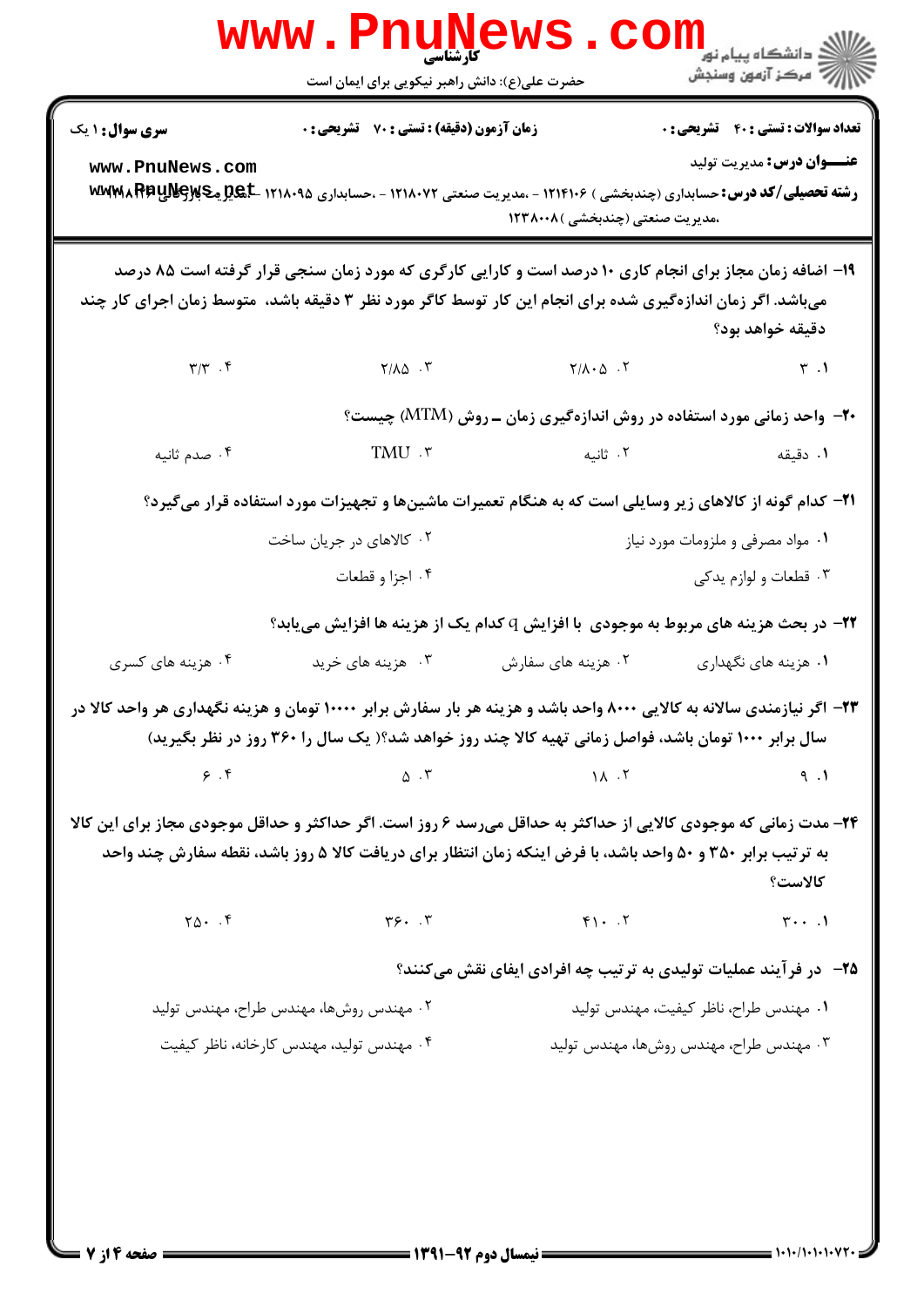| <b>تعداد سوالات : تستی : 40 - تشریحی : 0</b>                          |                                                                                                                                                                     | زمان آزمون (دقیقه) : تستی : 70 گشریحی : 0  | <b>سری سوال : ۱ یک</b>                                                                                                                                                                                                  |  |
|-----------------------------------------------------------------------|---------------------------------------------------------------------------------------------------------------------------------------------------------------------|--------------------------------------------|-------------------------------------------------------------------------------------------------------------------------------------------------------------------------------------------------------------------------|--|
| <b>عنـــوان درس:</b> مدیریت تولید                                     | <b>رشته تحصیلی/کد درس:</b> حسابداری (چندبخشی ) ۱۲۱۴۱۰۶ - ،مدیریت صنعتی ۱۲۱۸۰۷۲ - ،حسابداری ۱۲۱۸۰۹۵ <b>-ABL ِهکاپلالپاWW</b> APPU<br>،مدیریت صنعتی (چندبخشی )۱۲۳۸۰۰۸ |                                            | www.PnuNews.com                                                                                                                                                                                                         |  |
|                                                                       | ۲۶- کدام گزینه در مورد بخش برنامه ریزی و نظارت تولید در یک سازمان تولیدی صحیح است؟                                                                                  |                                            |                                                                                                                                                                                                                         |  |
| ٠١ اين بخش يک واحد اجرايي محسوب مي گردد.                              |                                                                                                                                                                     |                                            |                                                                                                                                                                                                                         |  |
|                                                                       | ۰۲ وظیفه رهبری، هماهنگی و نظارت بر عملیات های مختلف در تولید را عهده دار میباشد.                                                                                    |                                            |                                                                                                                                                                                                                         |  |
| ۰۳ استخدام و آموزش نیروی انسانی مورد نیاز برای تولید را بر عهده دارد. |                                                                                                                                                                     |                                            |                                                                                                                                                                                                                         |  |
|                                                                       | ۰۴ وظیفه برنامه ریزی این بخش از وظیفه نظارت آن کاملا مجزا میباشد.                                                                                                   |                                            |                                                                                                                                                                                                                         |  |
|                                                                       | کالا، نوع آن و مقدار مورد نیاز مصرف کنندگان در آینده، جویا میشویم؟                                                                                                  |                                            | ۲۷– در کدام روش از روشهای پیش بینی فروش، مستقیما به مصرف کنندگان محصول مراجعه شده و نظر آنها را درباره کمیت                                                                                                             |  |
| ۰۱ روشهای کمی                                                         |                                                                                                                                                                     | ۰۲ روشهای آماری و محاسباتی                 |                                                                                                                                                                                                                         |  |
| ۰۳ روشهای کیفی                                                        |                                                                                                                                                                     | ۰۴ روشهای همبستگی                          |                                                                                                                                                                                                                         |  |
| کاری را ۸ ساعت در نظر بگیرید.)                                        |                                                                                                                                                                     |                                            | ۲۸– اگر زمان تولید هر واحد محصولی توسط یک کارگر به طور متوسط برابر ۱۵ دقیقه باشد، با فرض اینکه ۱۰ درصد محصولات<br>تولید شده معیوب هستند، جهت تولید ۴۰۰ محصول سالم در یک شیفت کاری، به چند کارگر نیازمندیم؟(زمان یک شیفت |  |
| 19.1                                                                  | 14.7                                                                                                                                                                | 15.7                                       | 10.5                                                                                                                                                                                                                    |  |
|                                                                       | ۲۹- به میزان ظرفیتی که از ماشین ها بهره برداری میشود و مورد استفاده قرار میگیرند، چه گفته میشود؟                                                                    |                                            |                                                                                                                                                                                                                         |  |
| ۰۱ ضریب کارآیی                                                        | ۰۲ ضریب وازدگی                                                                                                                                                      | ۰۳ بار ماشین                               | ۰۴ ساعات قابل استفاده                                                                                                                                                                                                   |  |
|                                                                       | ۳۰– در نگرش جدید به کیفیت محصول محور نظام نظارت بر کیفیت کدام عامل زیر است؟                                                                                         |                                            |                                                                                                                                                                                                                         |  |
| ۰۱ نظام عرضه پیشنهادات                                                |                                                                                                                                                                     | ۰۲ تشخیص نواقص و معایب در محصول و رفع آنها |                                                                                                                                                                                                                         |  |
| ۰۳ تولید کالا مطابق با معیارهای طراحی                                 |                                                                                                                                                                     | ۰۴ انسانیت انسان                           |                                                                                                                                                                                                                         |  |
| به طور صحیح استفاده کرد، کدام است؟                                    |                                                                                                                                                                     |                                            | ۳۱– کیفیتی که اشاره به قابلیت اطمینان محصول و سهولت نگهداری و خدمات آن دارد تا بتوان از محصول برای مدتی طولانی                                                                                                          |  |
| ۰۱ کیفیت عملکرد                                                       | ۰۲ کیفیت طراحی                                                                                                                                                      | ۰۳ کیفیت تطابق                             | ۰۴ کیفیت تولید                                                                                                                                                                                                          |  |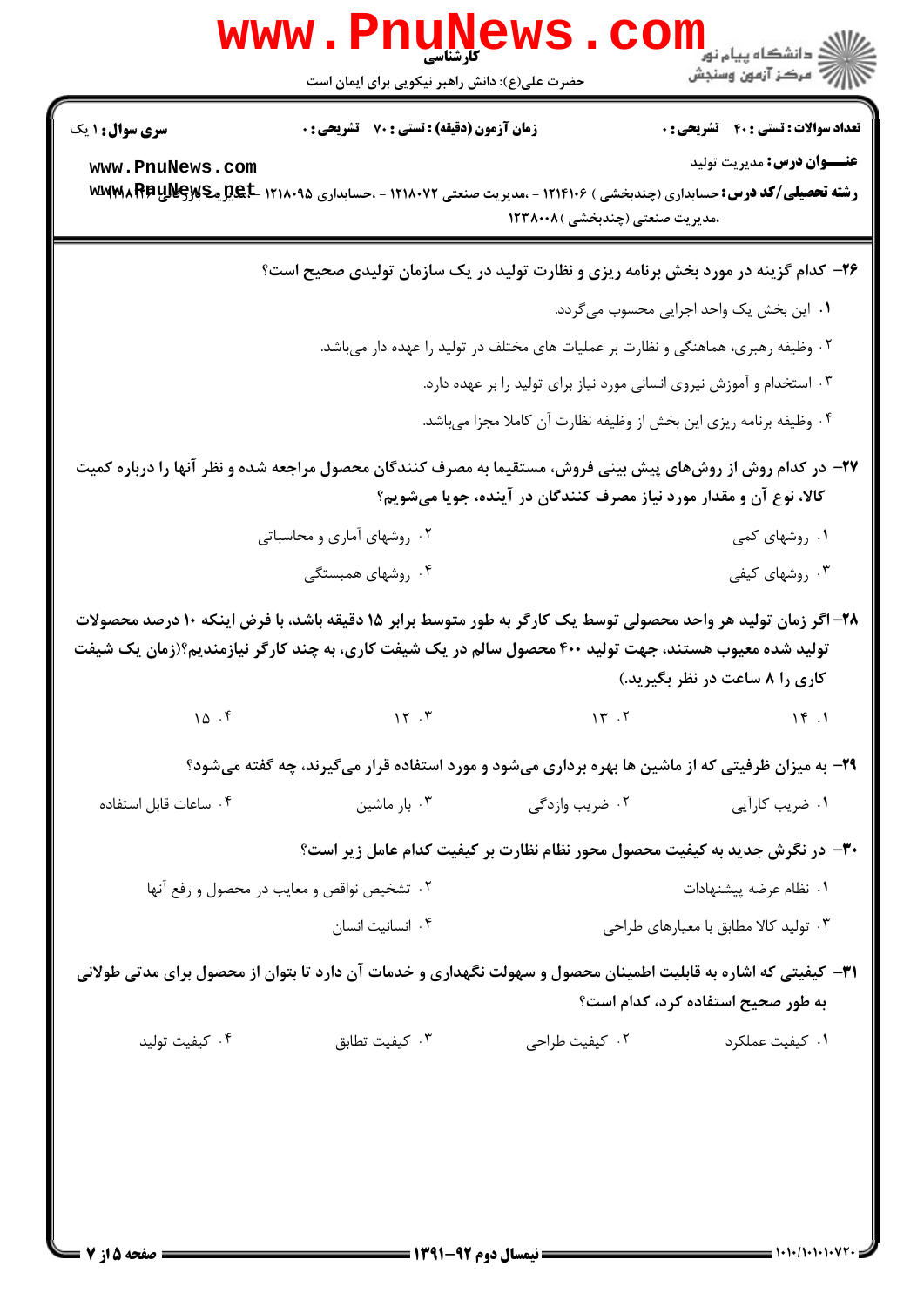|                                           | www.PnuNews                                                                                                                                                                             |                                 |                                                                                   |  |  |
|-------------------------------------------|-----------------------------------------------------------------------------------------------------------------------------------------------------------------------------------------|---------------------------------|-----------------------------------------------------------------------------------|--|--|
|                                           | حضرت علی(ع): دانش راهبر نیکویی برای ایمان است                                                                                                                                           |                                 | الاد دانشگاه پیام نور<br>۱۳۸۰ مرکز آزمون وسنجش                                    |  |  |
| <b>سری سوال :</b> ۱ یک<br>www.PnuNews.com | زمان آزمون (دقیقه) : تستی : 70 ٪ تشریحی : 0<br><b>رشته تحصیلی/کد درس:</b> حسابداری (چندبخشی ) ۱۲۱۴۱۰۶ - ،مدیریت صنعتی ۱۲۱۸۰۷۲ - ،حسابداری ۱۲۱۸۰۹۵ <b>-ABL میآیا WEMMA RPP</b>           |                                 | <b>تعداد سوالات : تستی : 40 ٪ تشریحی : 0</b><br><b>عنـــوان درس:</b> مديريت توليد |  |  |
|                                           |                                                                                                                                                                                         | ،مدیریت صنعتی (چندبخشی )۱۲۳۸۰۰۸ |                                                                                   |  |  |
|                                           |                                                                                                                                                                                         |                                 | ۳۲- در رابطه با سطح کیفیت کدام گزینه زیر صحیح است؟                                |  |  |
|                                           | ۰۱ هرچه بر مرغوبیت و کیفیت افزوده گردد، مخارج تولید کاهش می یابد                                                                                                                        |                                 |                                                                                   |  |  |
|                                           | ٠٢ بالا بردن كيفيت طراحي شامل بالا بردن هزينه ها ست                                                                                                                                     |                                 |                                                                                   |  |  |
|                                           | ۰۳ هر تولید کننده باید در بالاترین سطح کیفیت تولید کند                                                                                                                                  |                                 |                                                                                   |  |  |
|                                           | ۰۴ با افزایش سطح کیفیت میزان فروش افزایش و میزان هزینه کاهش می یابد.                                                                                                                    |                                 |                                                                                   |  |  |
|                                           | ۳۳- در کدام یک از شرایط زیر باید از روش بازرسی تمام محصولات استفاده کرد؟                                                                                                                |                                 |                                                                                   |  |  |
|                                           | ٠١ اگر نظارت بر كيفيت محصولات منجر به از بين رفتن آنها ميشود                                                                                                                            |                                 |                                                                                   |  |  |
|                                           | ۰۲ اگر تعداد محصولات زیاد است و قیمت آنها ارزان میباشد.                                                                                                                                 |                                 |                                                                                   |  |  |
|                                           |                                                                                                                                                                                         |                                 | ۰۳ اگر کار محصول مورد نظر حساس و مهم میباشد                                       |  |  |
|                                           |                                                                                                                                                                                         |                                 | ۰۴ اگر بودجه در نظر گرفته شده برای بازرسی کیفیت محدود باشد                        |  |  |
|                                           |                                                                                                                                                                                         |                                 | <b>۳۴</b> - «حد بالای نظارت در بالا» را با کدام نماد نشان می دهند؟                |  |  |
| $MCL$ $.$                                 | $X \cdot Y$                                                                                                                                                                             | LCL . M                         | UCL .                                                                             |  |  |
|                                           | $\rm d$ اگر در ۳۰ نمونه ۱۰۰ تایی از محصولی الکترونیکی در مجموع ۱۲۰ خرابی کشف شده باشد، حد بالایی برای نمودار نظارت $\rm d$<br>(نظارت بر تعداد اقلام معیوب) برای این محصول چند خواهد شد؟ |                                 |                                                                                   |  |  |
| $\Delta/\lambda\lambda$ . ۴               | $F/\Delta q$ .                                                                                                                                                                          | $9/\lambda\lambda$ . $5$        | f.1                                                                               |  |  |
|                                           |                                                                                                                                                                                         |                                 | ۳۶- در رابطه با نمودار سر به سر کدام مورد صحیح است؟                               |  |  |
|                                           |                                                                                                                                                                                         |                                 | ۰۱ این نمودار سود را پیش بینی میکند.                                              |  |  |
|                                           | ۰۲ وضع سازمان را با کم و زیاد کردن قیمت و با میزان فروشهای متفاوت نشان میدهد.                                                                                                           |                                 |                                                                                   |  |  |
|                                           |                                                                                                                                                                                         |                                 | ۰۳ برای تحلیل مسائل در بلند مدت از آن استفاده میشود.                              |  |  |
|                                           |                                                                                                                                                                                         |                                 | ۰۴ برای کلیه عملیات تولیدی میتوان از یک نمودار استفاد ه کرد.                      |  |  |
|                                           | ۳۷- اگر خوشبینانهترین، بدبینانه ترین و محتملترین زمان برای انجام فعالیتی به ترتیب برابر ۶ و ۳ و ۴ روز باشد، زمان برآورد                                                                 |                                 |                                                                                   |  |  |
|                                           |                                                                                                                                                                                         |                                 | شده (Et) برای این فعالیت چند روز خواهد شد؟                                        |  |  |
| f/Y . f                                   | $Y/Y\Delta$ .                                                                                                                                                                           | $Y - \gamma \gamma$             | f.1                                                                               |  |  |
|                                           |                                                                                                                                                                                         |                                 |                                                                                   |  |  |
|                                           |                                                                                                                                                                                         |                                 |                                                                                   |  |  |

&/'&#&#&/#&#&# نيمسال دوم 1391-92 صفحه 6 از 7